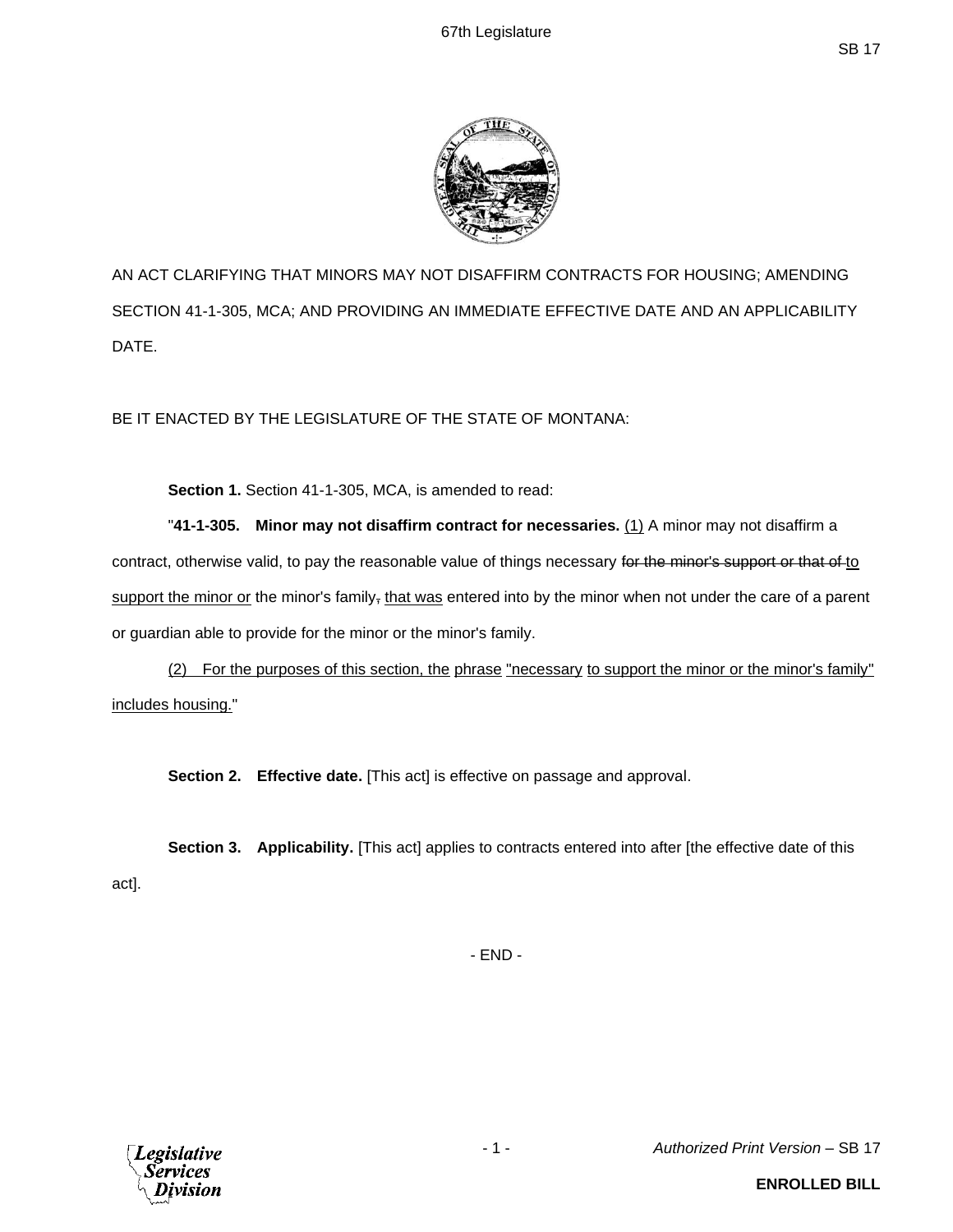I hereby certify that the within bill,

SB 17, originated in the Senate.

Secretary of the Senate

President of the Senate

| Signed this |        |
|-------------|--------|
|             |        |
| $\Omega$    | 111111 |

\_\_\_\_\_\_\_\_\_\_\_\_\_\_\_\_\_\_\_\_\_\_\_\_\_\_\_\_\_\_\_\_\_\_\_\_\_\_\_\_\_\_\_

\_\_\_\_\_\_\_\_\_\_\_\_\_\_\_\_\_\_\_\_\_\_\_\_\_\_\_\_\_\_\_\_\_\_\_\_\_\_\_\_\_\_\_

Speaker of the House

| Signed this        |  |
|--------------------|--|
| $\mathsf{\Omega}'$ |  |

\_\_\_\_\_\_\_\_\_\_\_\_\_\_\_\_\_\_\_\_\_\_\_\_\_\_\_\_\_\_\_\_\_\_\_\_\_\_\_\_\_\_\_